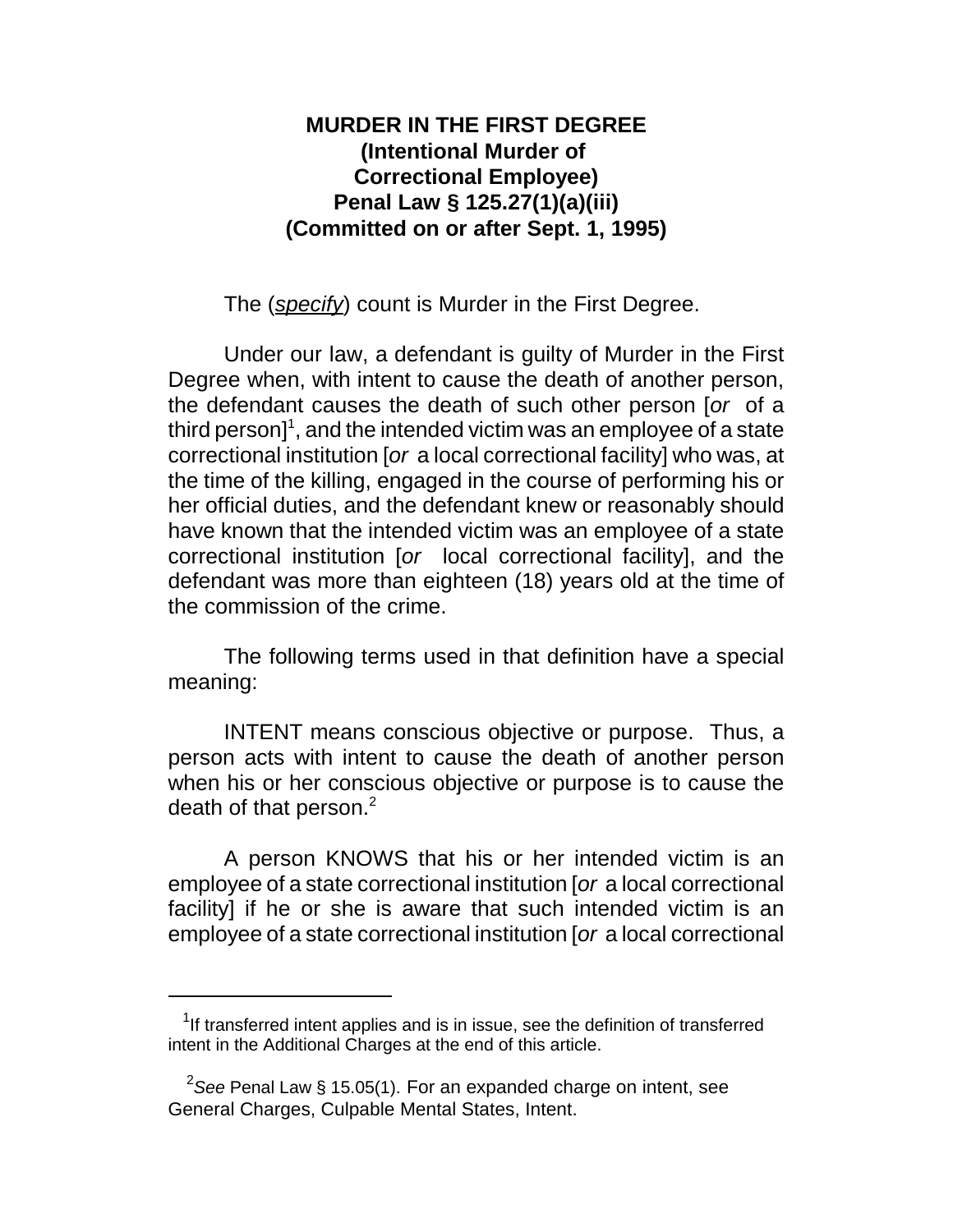## facility].<sup>3</sup>

A person REASONABLY SHOULD KNOW that his or her intended victim is an employee of a state correctional institution [*or* a local correctional facility] if, in the same circumstances, a reasonable person in the same position and possessing the same knowledge, would know that such intended victim is an employee of a state correctional institution [*or* a local correctional facility].<sup>4</sup>

An employee of a state correctional institution [*or* a local correctional facility] is engaged in the course of performing his or her OFFICIAL DUTIES when he or she is acting pursuant to his or her occupation as an employee of a state correctional institution [*or* a local correctional facility], rather than as a private citizen.<sup>5</sup>

[A LOCAL CORRECTIONAL FACILITY means any county jail, county penitentiary, county lockup, city jail, police station jail, town or village jail or lockup, court detention pen or hospital prison ward. $]^{6}$ 

In order for you to find the defendant guilty of this crime, the People are required to prove, from all the evidence in the case, beyond a reasonable doubt, each of the following elements:

1. That on or about *(date)* , in the county of *(county)* , the

<sup>4</sup>*Cf. People v. Goetz,* 68 NY2d 96 (1986).

5 *See People v. Davis,* 43 NY2d 17 (1977); *People v. Woods,* 141 AD2d 684 (2nd Dept. 1988); *People v. Lanzot,* 67 AD2d 864 (1st Dept. 1979). This general definition is based on limited existing case law, and may need to be modified or amplified in light of the facts of the individual case and the arguments of the parties.

6 *See* Correction Law § 40(2).

<sup>3</sup> *See* Penal Law § 15.05(2).